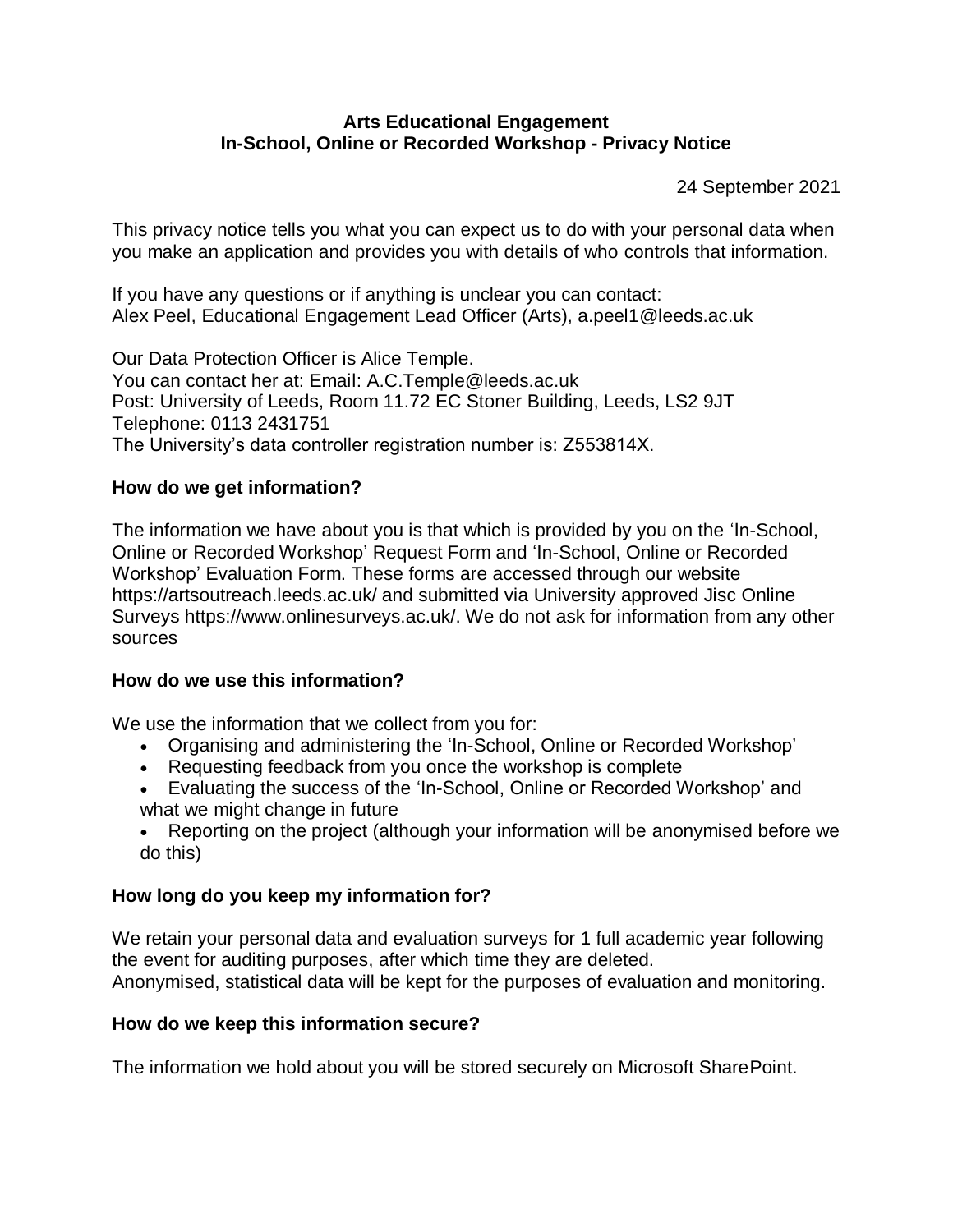Data will be accessible only to University of Leeds Educational Engagement staff and staff involved in administering and evaluating the workshops.

Your data will not be transferred outside the EU.

### **How can I have my data removed or deleted?**

By requesting an 'In-School, Online or Recorded' workshop you are entering into a contract with us, and in order to fulfil our part of the contract we need to be able to process your basic personal data in the ways described above. If you do not want us to use your personal data in the ways that we have described

above then unfortunately we will not be able to book a workshop for you. If you wish to rectify, remove or delete your data please contact Alex Peel a.peel1[@leeds.ac.uk](mailto:a.peel1@leeds.ac.uk  ) 

# **Our legal basis for processing your data**

We will process your personal data using Public Task, to administer your participation in our activities and evaluate and monitor the impact of the workshops in the ways outlined above.

# **Your data protection rights**

You have the right to:

- withdraw consent at any time where that is the legal basis of our processing;
- access your personal data that we process;
- rectify inaccuracies in personal data that we hold about you;
- be forgotten, that is your details to be removed from systems that we use to process your personal data;
- restrict the processing in certain ways;
- obtain a copy of your data in a commonly used electronic form
- object to certain processing of your personal data by us.

Please see https://ico.org.uk/ for further information on the above rights. You may also contact the Data Protection Officer (contact details given at beginning of this notice) for further information.

You have a right to complain to the Information Commissioner's Office about the way in which we process your personal data. Please see [https://ico.org.uk/:](https://ico.org.uk/)

Information Commissioner's Office Wycliffe House Water Lane